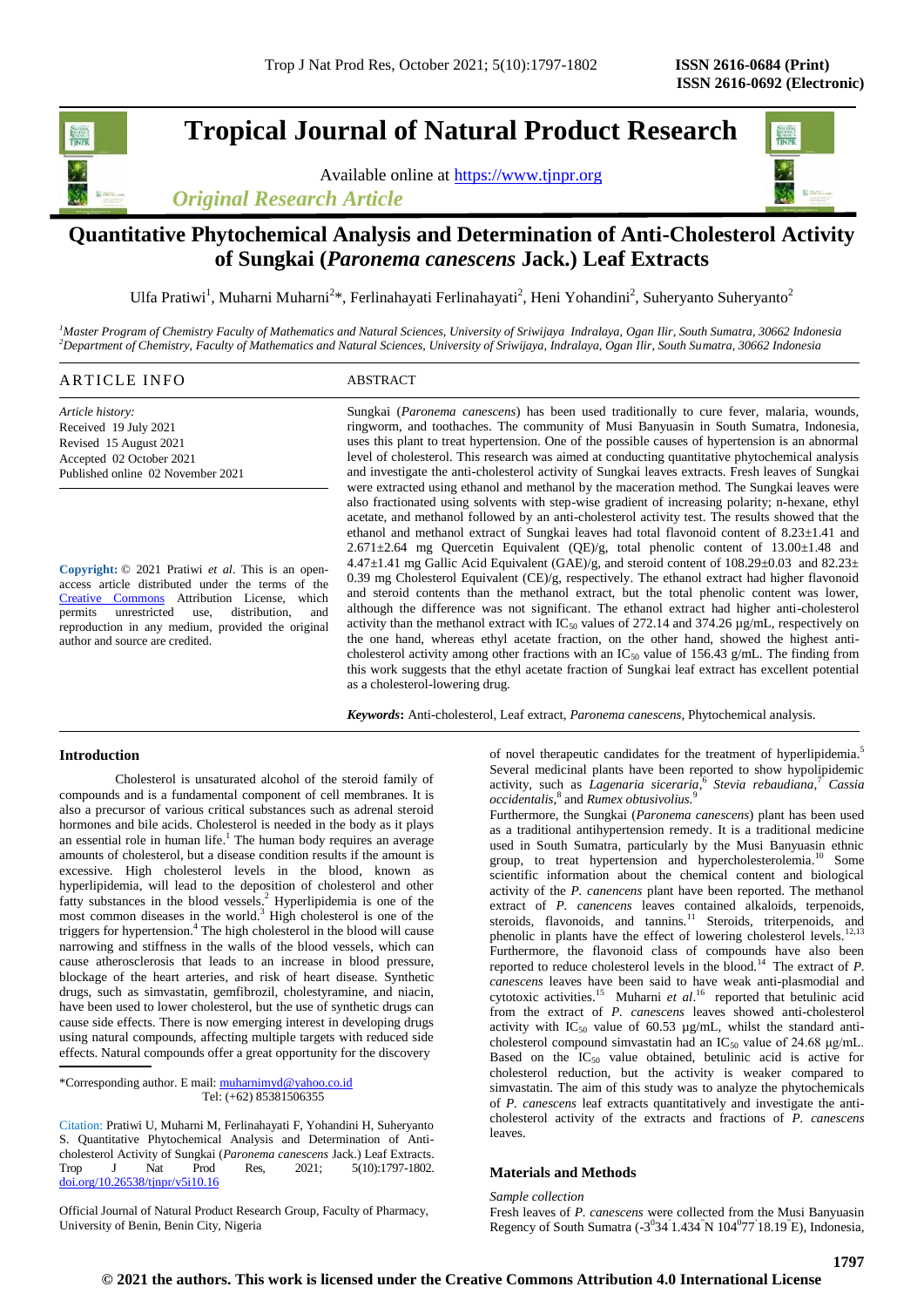in January 2021. The plant was identified as *Paronema canescens*  Jack at the Herbarium Bogoriense, Research Center for Biology Indonesian Institute of Sciences Bogor Indonesia, an herbarium specimen with voucher number B-134/IV/D1-01/1/2021 was deposited in the center.

# *Extraction using methanol and ethanol <sup>17</sup>*

The fresh leaves of *P. canescens* (0.5 kg each) were extracted with ethanol and methanol at room temperature  $(3\times24$  hours) and then filtered. The procedure of maceration was repeated three times. The filtrate was then concentrated using a vacuum rotary evaporator (DRAGONLAB RE100-pro) at 60°C to obtain crude extracts of ethanol and methanol.<sup>17</sup> Quantitative phytochemical analysis (total steroid, phenol, and flavonoids) of each extract was determined.

### *Quantitative phytochemical analyses of P. canescens leaf extracts Determination of total steroid content*

The total steroid content in *P. canescens* leaves extracts was determined by the photometric method,<sup>18</sup> using standard cholesterol solution. The cholesterol standard curves made at 5 different concentrations (20, 40, 60, 80, and 100 µg/mL), by pipetting 0.2, 0.4, 0.6, 0.8, and 1.0 mL of 1000 µg/mL from stock solution of cholesterol and added to chloroform and made up to 10 mL in a volumetric flask. The flask was covered with aluminium foil to protect it from light. An aliquot of 2.5 mL of each standard solution and the sample were taken and added to 2 mL acetic anhydride and 0.1 mL sulfuric acid and allowed to stand for 16 minutes. The absorbance of the solution was measured using a spectrophotometer (Shimadzu) at  $\lambda_{\text{max}}$  630 nm. The steroid concentration in the test sample was calculated from the standard cholesterol calibration curve and was expressed in mg cholesterol equivalent per gram dry weight (mg CE/g sample).

# *Determination of total phenol content <sup>19</sup>*

The total phenol content in *P. canescens* leaf extract was determined by the spectrophotometric method using Folin Ciocalteu reagent according to Santoso *et al*., <sup>19</sup> with slight modifications. Gallic acid was employed as a standard phenol with 10, 20, 30, 40, and 50 g/mL concentrations. An aliquot of 1 mL gallic acid and the sample were added to 2.5 mL of Folin Ciocalteu reagent. The mixture was shaken, and after 5 minutes, it was added to 1.5 mL of 7.5%  $Na<sub>2</sub>CO<sub>3</sub>$ , incubated for 30 min at room temperature. Absorbance was measured at λmax 736 nm. The total phenol content was expressed as mg gallic acid equivalents per gram of dry weight (mg GAE/g sample) from a gallic acid calibration curve. All the samples were analyzed in three replicates.

### *Determination of total flavonoid content*

Total flavonoid content in *P. canescens* leaf extracts was measured by spectrophotometry according to the method described by Amalich *et*   $aL$ ,<sup>20</sup> with slight modifications. As a standard, quercetin was used at concentrations of 1, 2.5, 5.0, 7.5, and 10 g/mL. An aliquot of 1 mL diluted sample of the extract and standard quercetin solution was added to  $0.3$  mL of 5%  $NaNO<sub>2</sub>$  solution. The solution was mixed thoroughly, incubated for 5 min, and 0.3 mL AlCl<sub>3</sub> (10%) was added. Then, after 5 min, 2 mL of 1.0 M NaOH was added and homogenized for 5 min. Absorbance was determined at  $\lambda_{\text{max}}$  510 nm. The total flavonoid content was expressed as mg of quercetin equivalent per gram of dry weight (mg QE/g sample). All the samples were analyzed in triplicate.

# *Extraction of P. canescens using solvents of step-wise increased<sup>21</sup>*

The fresh leaves of *P. canescens* (0.5 kg) was extracted by maceration method intially using n-hexane for 72 h. The residue was further extracted using solvent with increased polarity; ethyl acetate and finally extracted using highly polar solvent; methanol. Each of the extraction step was repeated three times. Filtrates from each solvent were concentrated by vacuum evaporator at  $60^{\circ}$ C to obtain fractions of n-hexane, ethyl acetate and methanol.

## *Anti-cholesterol activity test*

The anti-cholesterol activity of ethanol and methanol extracts, as well as each fraction (n-hexane, ethyl acetate, and methanol), was determined using the photometric method where cholesterol is reacted with the Liebermann-Burchard reagent.<sup>22, 23</sup> Simvastatin was used as a  $\alpha$ positive control. The concentrations of the extracts used were 50, 100, 200, 300, 400, and 500 μg/mL, while the concentrations of the simvastatin used were 10, 20, 30, 40, 50, 75, and 100 μg/mL. The samples (2.5 mL) were tested by the addition of 2.5 mL cholesterol standard (100 μg/mL), then shaken for 2 min, and 2 mL of acetic anhydride and 0.1 mL of sulfuric acid were added. After incubation in the dark for 16 min at room temperature, the absorbance of the solution was measured at 620 nm. The experiments were repeated three times and the percentage of inhibition was calculated using the following formula:

$$
\% Inhibition = \frac{A control - A sample}{A control} \times 100
$$

From the percentage inhibition values, a curve was plotted between the sample concentration against the per cent inhibition.

#### *Statistical Analysis*

Measurements were made in triplicate. Data are provided as mean  $\pm$ SD. Data were analyzed statistically using ANOVA ( $\alpha$  0.05), followed by the Duncan New Multiple Range Test (DNMRT) at P < 0.05. The IC<sub>50</sub> value was determined based on the linear regression curve, showing the relationship between concentration and inhibition value of extracts and fractions performed using Microsoft excel.

# **Results and Discussion**

## *Total phenolic, flavonoid, and steroid contents in P. canescens leaves extracts.*

The extraction of active compounds in plants can be carried out by the maceration method. In the selection of solvent type, several factors, including selectivity, ability to extract, toxicity, and ease of solvent evaporation are considered.<sup>24</sup> Ethanol and methanol are polar solvents that dissolve in water and other organic solvents, hence can dissolve water-soluble components. Extracts of plant compounds are always a mixture of different classes of secondary metabolites that are selectively soluble in various solvents. The use of an alcoholic solution as solvent provides satisfactory results in the extraction process. Total steroid, phenolic, and flavonoid contents and the anticholesterol activity of each extract were determined.

Total steroid content was determined based on a standard curve of cholesterol (Figure 1). The total steroids in the ethanol extract and methanol extract of the leaves were  $108.29 \pm 0.03$  and  $82.23 \pm 0.39$ mg CE/g sample, respectively, according to the linear regression equation  $y = 0.0066x + 0.0497$  (Table 1). These results indicate that the total steroid content in the ethanol extract was higher than in the methanol extract. This can be explained by the fact that ethanol has a slightly lower polarity than methanol, which improves the suitability of steroid class compounds for use in ethanol as a solvent. Steroids were reported to have antiinflammatory,<sup>25</sup> antiviral,<sup>26</sup> antimalarial, <sup>27</sup> antibacterial, $^{28}$  and inhibitory activity on cholesterol synthesis.<sup>29</sup>

The total flavonoid content was determined using the quercetin standard calibration curve. Based on the linear regression curve of quercetin,  $y = 0.033x + 0.0616$  (Figure 1), the total flavonoid contents of ethanol and methanol extracts of *P. canescens* leaves were 8.23 ± 1.41 and 2.671±2.64 mg QE/g of the sample, respectively. Flavonoids are polyphenol compounds that are widely distributed in the plant, both in the form of polar glycosides and less polar flavonoid aglycones such as isoflavones, flavanones, and flavones, and flavanols.<sup>30</sup> The result indicates a higher total flavonoid content in the ethanol solvent than in the methanol. The total phenolic content was determined by the Folin Chiocalteu reaction using gallic acid as a standard (Figure 1). Total phenolic content is measured in milligrams of gallic acid equivalent per gram of sample (mg GAE/g). Based on the linear regression curve of gallic acid,  $y = 0.0316x - 0.0024$ , the total phenolic contents of ethanol and methanol extracts of Sungkai leaves were 13.00±1.48 and 14.47±1.41 mg GAE/g sample, respectively. The total phenolic content was higher in the methanol extract compared to the ethanol extract.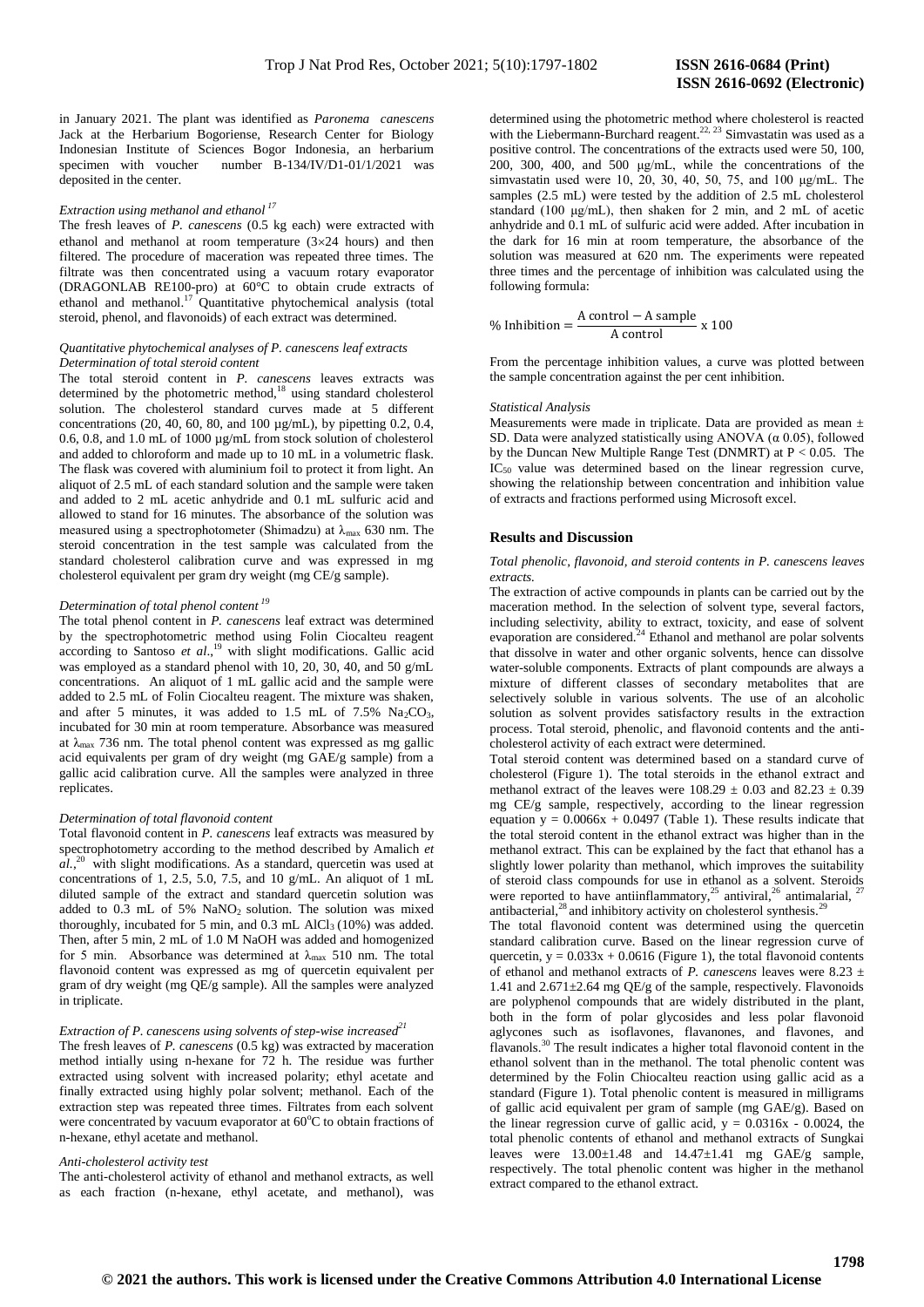

Figure 1: Standard curves of cholesterol (A), Quercetin (B) and Gallic acid (C)

**Table 1:** Quantitative phytochemical Analysis of ethanol and methanol extracts.

| <b>Compounds</b> | <b>Ethanol extract</b> | <b>Methanol</b><br>extract |
|------------------|------------------------|----------------------------|
| Steroid          | $108.29 \pm 0.03$      | $82.23 \pm 0.39$           |
| Phenolic         | $13.00 + 1.48^a$       | $14.47 + 1.41^a$           |
| Flavonoid        | $8.23 + 1.41$          | $2.671 + 2.64$             |
| --               | $\sim$<br>- --<br>$-$  | .                          |

The data were presented as mean  $\pm$  SD; n=3; Number followed by the same superscript indicated a non-significantly difference according to the Duncan New Multiple Range Test (DNMRT) at 0.005.

This observation can be explained by the fact that phenolic group of chemicals are extremely polar, making them more soluble in methanol than in ethanol. Statistical analysis showed that there was no significant ( $p > 0.05$ ) difference among the solvents. Based on literature study the crude extract is usually reported in methanol solvents, but the application to *in vivo* tests uses ethanol solvents because ethanol has low toxicity compared to methanol solvent.<sup>31-34</sup> Ethanol was considered a better filter since it is more selective, moulds and yeasts are difficult to grow in ethanol, it is non-toxic, neutral, and has good absorption. Alcohol, such as ethanol and methanol, is an organic solvent that is widely used in foods, pharmaceuticals, chemical synthesis, and other applications. Both are becoming a growing public health concern; however, methanol is extremely toxic and unsafe for human consumption.<sup>35</sup> Medini *et al.*,<sup>26</sup> also obtained higher levels of total phenolics in the methanol extract of *Limonium delicatulum* flowers (46.5  $\pm$  1.81) than in the ethanol extract (29.58  $\pm$  7.21). Also, Koffi *et al.* <sup>37</sup> reported that when extraction using the solvents ethanol and methanol was carried out,

ethanol had a higher total phenolic content than methanol from 23 Ivorian plants.

#### *Anti-cholesterol activity test result*

The anti-cholesterol activity was determined based on the calculation of percentage inhibition (% I), as presented in Table 2. For both the ethanol and methanol extracts, the lower the absorbance value, the higher the percent inhibition value. A higher percent inhibition value indicates a higher anti-cholesterol activity. Also, the percent inhibition value of methanol extract at concentrations of 300 and 200  $\mu$ g/mL based on the statistical analysis were not significantly (P $>$ 0.05) different. The ethanol extract had a higher percent inhibition than the methanol extract at the same concentration. Statistical analysis revealed that the % inhibition value of the ethanol and methanol extracts differed significantly (P>0.05) at the same concentration. The anti-cholesterol activity of ethanol extract was higher than methanol extract. Simvastatin, a typical anti-cholesterol, had a percent inhibition of 57.6  $\pm$  2.3 at a concentration of 50 g/mL (Figure 2), while the ethanol extract of *P. canescens* leaves had a percent inhibition of  $15.18 \pm 0.36$ . These observations indicated that the anti-cholesterol activity of ethanol extract was weaker compared to standard simvastatin. The anti-cholesterol activity of ethanol extract is weaker than standard simvastatin because the crude extract of ethanol extract contains various compounds. These other compounds are causing weak activity because the amount of active anti-cholesterol compounds is lower than simvastatin. To increase its activity, the mixture was subjected to further extraction using solvents with increase polarity (n-hexane, ethyl acetate and methanol) to obtain fractions. In the anti-cholesterol activity of fractions (Table 3), the nhexane fraction demonstrated that at various concentrations, there was no significant ( $P > 0.05$ ) difference in the percent inhibition with increasing sample concentration.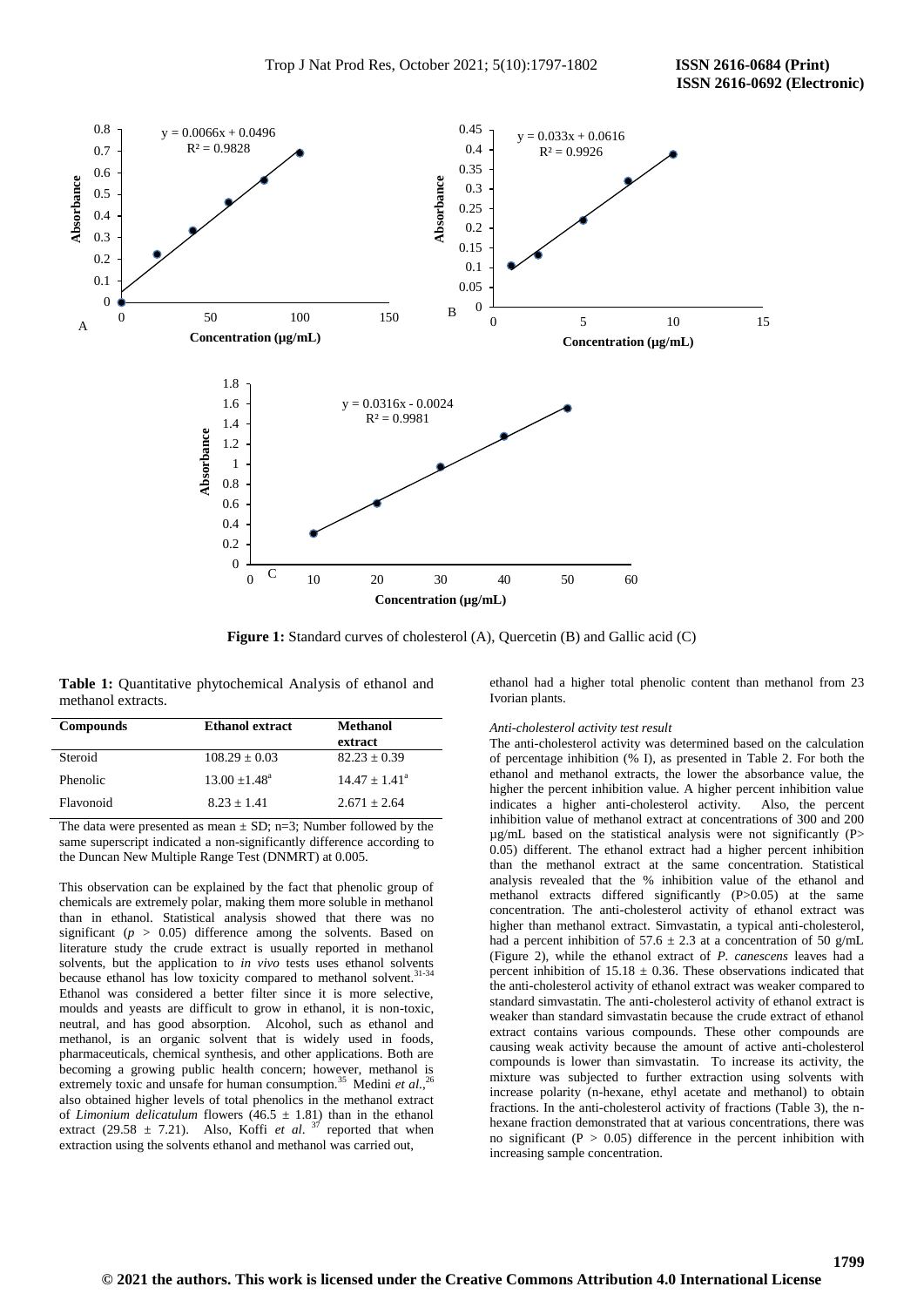| <b>Extract methanol</b><br><b>Extract ethanol</b><br><b>Extract ethanol</b><br><b>Extract methanol</b><br>$15.18 \pm 0.36^1$<br>50<br>$11.25 \pm 0.64^e$<br>$0.678 \pm 0.001$<br>$0.648 \pm 0.001$<br>$31.68 + 2.92^d$<br>$29.71 + 0.07^d$<br>100<br>$0.522 + 0.022$<br>$0.537 + 0.001$ | Concentration $(\mu \varrho/mL)$ |  | <b>Absorbance</b> |  | % Inhibition |  |
|-----------------------------------------------------------------------------------------------------------------------------------------------------------------------------------------------------------------------------------------------------------------------------------------|----------------------------------|--|-------------------|--|--------------|--|
|                                                                                                                                                                                                                                                                                         |                                  |  |                   |  |              |  |
|                                                                                                                                                                                                                                                                                         |                                  |  |                   |  |              |  |
|                                                                                                                                                                                                                                                                                         |                                  |  |                   |  |              |  |
| $38.72 + 0.13^h$<br>$42.67 + 0.26^{\circ}$<br>200<br>$0.438 + 0.002$<br>$0.468 + 0.001$                                                                                                                                                                                                 |                                  |  |                   |  |              |  |
| $45.94 + 0.20^{\circ}$<br>$59.69 \pm 0.28^{\circ}$<br>300<br>$0.308 + 0.002$<br>$0.413 \pm 0.002$                                                                                                                                                                                       |                                  |  |                   |  |              |  |
| $50.65 + 0.08^b$<br>$65.05 + 0.33$ <sup>g</sup><br>400<br>$0.267 + 0.003$<br>$0.377 \pm 0.001$                                                                                                                                                                                          |                                  |  |                   |  |              |  |
| $78.66 + 0.35$ <sup>t</sup><br>$57.85 + 0.99^{\circ}$<br>500<br>$0.322 \pm 0.008$<br>$0.163 + 0.002$                                                                                                                                                                                    |                                  |  |                   |  |              |  |

**Table 2:** Anti-cholesterol activity of *Pcanescens* leaf extracts

The data were presented as mean  $\pm$  SD; n = 3; Number followed

**Table 3:** Anti-cholesterol activity of *P. canescens* leaf extract fractions

| <b>Concentration</b> | Absorbance $\pm$ SD |                      |                   | $% Inhibition \pm SD$       |                             |                             |
|----------------------|---------------------|----------------------|-------------------|-----------------------------|-----------------------------|-----------------------------|
| $(\mu g/mL)$         | n-Hexane            | <b>Ethyl</b> acetate | <b>Methanol</b>   | n-Hexane                    | Ethyl acetate               | <b>Methanol</b>             |
|                      | ftaction            | fraction             | fraction          | fraction                    | fraction                    | fraction                    |
| 50                   | $0.658 \pm 0.002$   | $0.488 + 0.010$      | $0.565 + 0.232$   | $19.16 \pm 0.19^{\text{d}}$ | $44.48 \pm .03^h$           | $30.59 \pm 0.20^b$          |
| 100                  | $0.634 + 0.007$     | $0.446 + 0.017$      | $0.515 + 0.221$   | $22.11 + 0.89^{cd}$         | $49.26 + 1.91g$             | $36.73 + 0.22^a$            |
| <b>200</b>           | $0.620 + 0.002$     | $0.427 + 0.001$      | $0.477 + 0.117$   | $23.82 + 0.08^{\circ}$      | $51.42 + 0.06^8$            | $41.40 \pm 0.24^{\rm h}$    |
| 300                  | $0.588 \pm 0.001$   | $0.415 + 0.004$      | $0.452 \pm 0.143$ | $27.76 \pm 0.07^{\rm b}$    | $52.78 + 0.47$ <sup>g</sup> | $44.47 + 0.16^h$            |
| 400                  | $0.583 + 0.003$     | $0.305 + 0.001$      | $0.375 + 0.122$   | $28.37 + 1.81^b$            | $65.30 + 0.11^{\mathrm{f}}$ | $53.93 + 0.24$ <sup>g</sup> |
| 500                  | $0.544 \pm 0.190$   | $0.217 + 0.032$      | $0.315 + 0.011$   | $33.17 + 0.19^a$            | $75.31 + 3.68^e$            | $61.30 + 0.17^t$            |

The data were presented as mean  $\pm$  SD; n = 3; Number followed by the same superscript indicated a non-significantly difference according to the Duncan New Multiple Range Test (DNMRT) at 0.005.

The ethyl acetate fraction showed a higher percentage inhibition value than the other fractions at the same concentrations. Based on the percentage inhibition data, the IC<sub>50</sub> value was determined (Figure 3).

The IC<sup>50</sup> value is a concentration that can inhibit 50% cholesterol, and it was determined based on the linear regression equation between concentration (X) and percentage inhibition value (Y). Also, the ethanol extract had a smaller  $IC_{50}$  value (274.14  $\mu$ g/mL) than the methanol extract (374.26 µg/mL). Meanwhile, the inhibition of the ethyl acetate fraction (IC<sub>50</sub> 156.43 g/mL) was lower than that of the nhexane fraction (IC<sub>50</sub> 1116.22 g/mL) and the methanol fraction (IC<sub>50</sub> 340.84 g/mL). The  $IC_{50}$  value of 24.68 g/mL was calculated by linear regression using conventional simvastatin (Figure 2) as a positive control. A higher anti-cholesterol activity was observed in the ethanol extract compared to the methanol and other fractions. Ethyl acetate fraction showed the highest anti-cholesterol activity, but the activity was weaker in relation to the anti-cholesterol standard, simvastatin, which had an  $IC_{50}$  value of 24.68  $\mu$ g/mL.

These findings indicate that the semi-polar components in the plant determines the anti-cholesterol activity. Muharni *et al.*<sup>15</sup> reported that the pure compound isolated from the n-hexane fraction of Sungkai leaves, namely betulonic acid, had an  $IC_{50}$  value of 60.53 g/mL.

Betulonic acid belongs to a type of triterpenoid that tends to be a polar component, so it was suspected that betulonic acid was also present in the ethyl acetate fraction since the fractionation was carried out by maceration using solvent with step-wise increasing polarity instead of partition method. Hence the anti-cholesterol activity of the ethyl acetate fraction is higher than other fractions. This finding indicates that the simpler the form of the component mixture, the higher the activity. The secondary metabolites tannins, saponins, and flavonoids lower cholesterol levels.<sup>38</sup> The compounds are able to scrape The compounds are able to scrape cholesterol deposits off the inside walls of blood vessels, so it prevents the occurrence of hypertension, stroke, and heart disease. Cholesterol can interact with carbonyl and hydroxyl groups of flavonoid compounds.<sup>14</sup> The carbonyl group on the flavonoid will generate hydrogen bonds with the hydroxyl groups on cholesterol to form hydrogen bonds.



**Figure 2:** Percentage inhibition of Simvastatin cholesterol



**Figure 3:** IC<sub>50</sub> value of extracts and fractions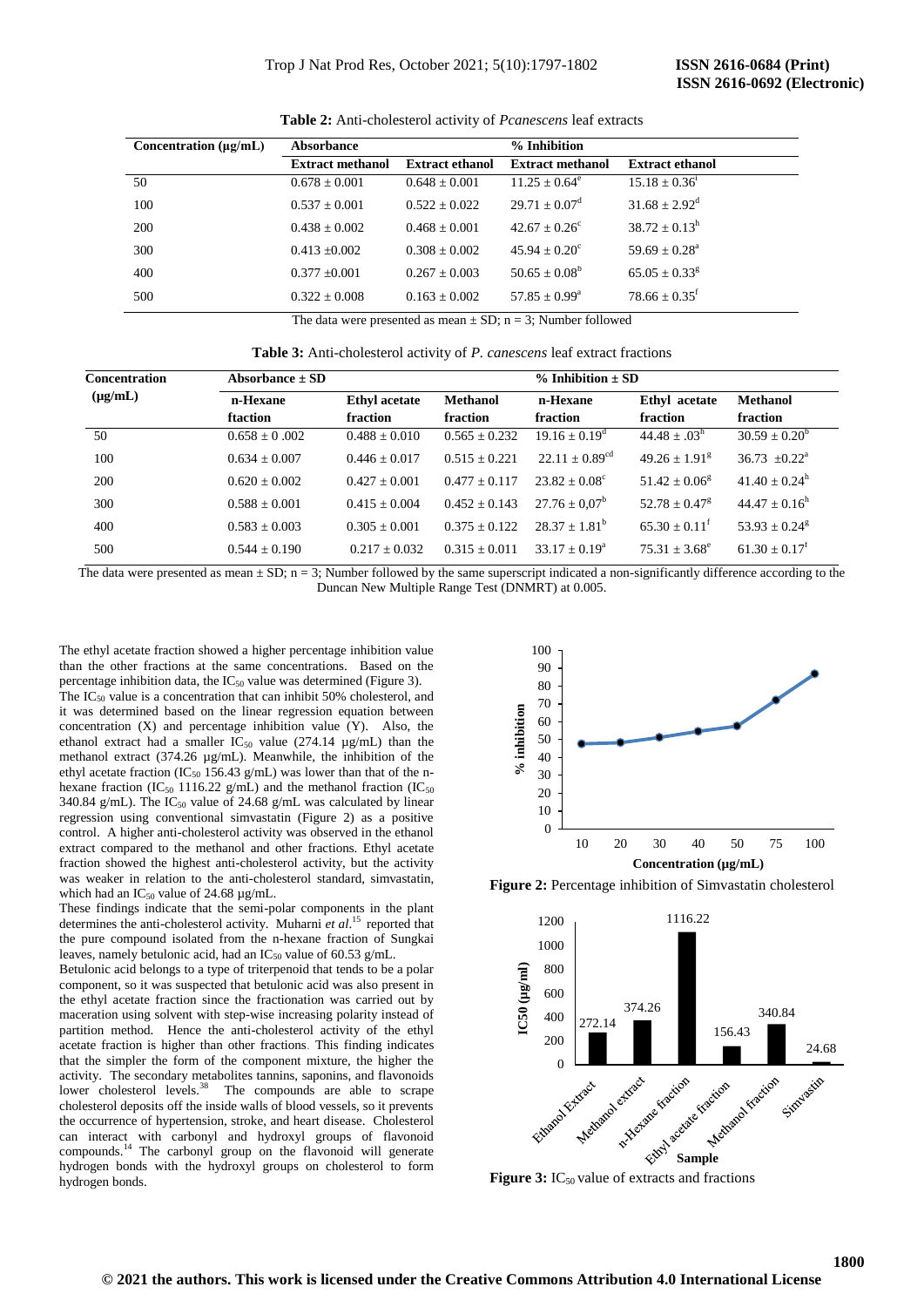Cholesterol will react with anhydrous acetic acid and sulfuric acid in its free state. <sup>39</sup> Studies using animal models of atherosclerosis showed that ingestion of dietary flavonoids delays the development of atherosclerotic plaques.<sup>40</sup> Black tea, which is rich in polyphenols and flavonoid compounds, is also reported to prevent atherosclerosis. The increased anti-cholesterol activity of ethanol extract over methanol extract was assumed to be due to the higher flavonoid content of ethanol extract. This observation is in agreement with the study of Masfria et al.,<sup>38</sup> who reported that secondary metabolites such as tannins, saponins, and flavonoids have the ability to lower cholesterol levels *in vitro*. This is in line with the assertion of Masfria *et al.*,<sup>38</sup> that secondary metabolites such as tannins, saponins, and flavonoids have the ability to lower cholesterol levels *in vitro*. In a study involving the potential of triterpenoid compounds to lower cholesterol, Bachmid *et*  al.<sup>41</sup> found that an ethanol extract of patikan leaves containing triterpenoid compounds had anti-cholesterol efficacy at doses of 30 mg/kg BW, resulting in a 71 percent reduction in cholesterol levels. Musa *et al*., <sup>23</sup> reported two triterpenoid compounds from *Saurauia vulcani* Korth, which demonstrated an exceptional anti-cholesterol activity. The anti-cholesterol properties of this compound are influenced by the presence of hydroxyl groups, double bonds, and carboxylic acid. In previous studies, it has also been reported that betulonic acid from an n-hexane extract of Sungkai leaves had an anticholesterol activity with a value of  $IC_{50}$  60.53 µg/mL. However, the anti-cholesterol activity of the extract was significantly lower than that of the pure substance. However, for the extract, the anti-cholesterol activity was much weaker than the pure compound. This shows that the anti-cholesterol properties are much higher in the pure compound than in the mixed condition. The decreased activity of extracts compared to fractions or pure compound specifies that other components in the mixture lower their anti-cholesterol activity.

## **Conclusion**

In this study, the findings indicated that the ethanol extract of *P. canescens* leaves has higher anti-cholesterol activity than the methanol extract, whereas the anti-cholesterol activity of ethyl acetate fraction was higher than that of n-hexane and methanol fractions. The anticholesterol activity of *P. canescens* leaves has revealed its potential as a natural source of anti-cholesterol agents.

## **Conflict of Interest**

The authors declare no conflict of interest.

#### **Authors' Declaration**

The authors hereby declare that the work presented in this article are original and that any liability for claims relating to the content of this article will be borne by them.

## **Acknowledgements**

The authors are thankful to the University of Sriwijaya, Indonesia. The research and publication of this article were funded by DIPA of Public Service Agency of Universitas Sriwijaya with Grant Number: SP DIPA-023.17.2.677515/2021, obtained on November 23, 2020. This was achieved in accordance with the Rector' s Decree Number: 0014/UN9/SK.LP2M.PT/2021, obtained on May 25, 2021. Also, the authors express gratitude to the Department of Chemistry at the University of Srivijaya for assisting with the implementation of this study.

#### **References**

- 1. Lordan R, Tsoupras A, Mitra B, Zabetakis I. Dairy fats and cardiovascular disease: do we really need to be concerned. Foods. 2018; 7(3):29.
- 2. Murray RK, Granner DK, Mayes PA, Rodwell VW. Harper's Ilustrated Biochemistry. (31th ed.). New York: Mc Graw- Hill Education; 2003:800/2023p.
- 3. Adisakwattana S, Moonrat J, Srichairat S, Chanasit C, Tirapongporn H. Chanathong B, Ngamukote S, Makynen K, Sapwarobol S. Lipid-lowering mechanisms of grape seed extract (*Vitis vinifera* L) and its antihyperlipidemic activity. J Med Plant Res. 2010; 4(20):2113-2120.
- 4. Ray S. Protective role of n-propyl gallate on docetaxelinduced changes in cholesterol profile. Int J Pharm Pharm Sci. 2015; 7(6):50-52.
- 5. Aung [TN,](https://www.ncbi.nlm.nih.gov/pubmed/?term=Aung%20TN%5BAuthor%5D&cauthor=true&cauthor_uid=28304343) Qu [Z,](https://www.ncbi.nlm.nih.gov/pubmed/?term=Qu%20Z%5BAuthor%5D&cauthor=true&cauthor_uid=28304343) Kortschak [RD,](https://www.ncbi.nlm.nih.gov/pubmed/?term=Kortschak%20RD%5BAuthor%5D&cauthor=true&cauthor_uid=28304343) Adelson DL. Understanding the effectiveness of natural compound mixtures in cancer through their molecular mode of action. [Int J Mol Sci.](https://www.ncbi.nlm.nih.gov/pmc/articles/PMC5372668/) 2017; 18(3):656.
- 6. Kumar P and Sharma S. Hypolipidemic potential of herbal drugs (*Lagenaria siceraria* & *Carica papaya*) and Cow Urine: A Review. Int J Pharm Sci Rev Res. 2017; 42(2):255-264.
- 7. Aghajanyan A, Movsisyan Z, Trchounian A. Antihyperglycemic and antihyperlipidemic activity of hydroponic *Stevia rebaudiana* aqueous extract in hyperglycemia induced by immobilization stress in rabbits. BioMed Res Int. 2017; Article ID 9251358:1-6.
- 8. Fidèle N, Joseph B, Emmanuel T, Théophile D. Hypolipidemic, antioxidant and anti-atherosclerogenic effect of aqueous extract leaves of *Cassia occidentalis* Linn (Caesalpiniaceae) in diet-induced hypercholesterolemic rats. BMC Compl Altern Med. 2017; 17(76):1-17.
- 9. Aghajanyan A, Nikoyan A, Trchounian A. Biochemical activity and hypoglycemic effects of *Rumex obtusifolius* L. Seeds Used in Armenian Traditional Medicine. BioMed Res Int. 2018; Article ID 45263520:1-9.
- 10. Yustian I, Muharni S, Zulaicha S, Arbi M. Exploration of ethnomedicine and local community medicinal plants in Indonesia (ethnic Musi) Palembang. Indonesia; Indonesian Ministry of Health; 2012; 35p.
- 11. Ibrahim A and Kuncoro H. Identification of secondary metabolites and antibacterial activity of Sungkai (*Peronema Canescens* Jack.) leaf extract against some Pathogenic bacteria. J Trop Pharm Chem. 2012; 2(1):8-18.
- 12. Kopylov AT, Malsagova KA, Stepanov AA, Kaysheva, AL. Diversity of Plant Sterols Metabolism: The Impact on human health, sport, and accumulation of contaminating sterols. Nutr. 2021; 13(5):1623.
- 13. [Prado](https://ifst.onlinelibrary.wiley.com/action/doSearch?ContribAuthorStored=L%C3%B3pez+Prado%2C+Adriana+S) ASL, [Shen](https://ifst.onlinelibrary.wiley.com/action/doSearch?ContribAuthorStored=Shen%2C+Yixiao) Y, [Ardoin](https://ifst.onlinelibrary.wiley.com/action/doSearch?ContribAuthorStored=Ardoin%2C+Ryan) R, [Osorio](https://ifst.onlinelibrary.wiley.com/action/doSearch?ContribAuthorStored=Osorio%2C+Luis+F) LF, [Cardona](https://ifst.onlinelibrary.wiley.com/action/doSearch?ContribAuthorStored=Cardona%2C+Jorge) J[, Xu](https://ifst.onlinelibrary.wiley.com/action/doSearch?ContribAuthorStored=Xu%2C+Zhimin) Z, [Prinyawiwatkul](https://ifst.onlinelibrary.wiley.com/action/doSearch?ContribAuthorStored=Prinyawiwatkul%2C+Witoon) W. Effects of different solvents on total phenolic and total anthocyanin contents of *Clitoria ternatea L*. petal and their anti-cholesterol oxidation capabilities. Int J Food Sci Technol. 2019; 54(2):424-431.
- 14. [Zeka](https://www.ncbi.nlm.nih.gov/pubmed/?term=Zeka%20K%5BAuthor%5D&cauthor=true&cauthor_uid=32962323) K, [Ruparelia](https://www.ncbi.nlm.nih.gov/pubmed/?term=Ruparelia%20K%5BAuthor%5D&cauthor=true&cauthor_uid=32962323) K, Arro[o RRJ, Budriesi](https://www.ncbi.nlm.nih.gov/pubmed/?term=Arroo%20RR%5BAuthor%5D&cauthor=true&cauthor_uid=32962323) R, [Micucci](https://www.ncbi.nlm.nih.gov/pubmed/?term=Micucci%20M%5BAuthor%5D&cauthor=true&cauthor_uid=32962323) M. Flavonoids and their metabolites: prevention in cardiovascular diseases and diabetes. [Dis.](https://www.ncbi.nlm.nih.gov/pmc/articles/PMC5622335/) 2017; 5(3):1-18.
- 15. Yani AP and Putranto MH. Examination of the sungkai's young leaf extract (*Peronema canescens*) as an antipiretic, immunity, antiplasmodium and teratogenity in mice (*Mus.muculus*). Int J Sci Eng. 2014; 7(1):30-34.
- 16. Muharni M, Ferlinahayati F, Yohandini H, Riyanti F, Pakpahan NAP. The anti-cholesterol activity of betulinic acid and stigmasterol isolated from the leaves of Sungkai (*Paronema canescens* Jack). Int J Appl Pharm. 2021; 13(2):198-203.
- 17. Muharni M, Elfita E, Heni Y, Julinar J, Yasrina Y, Miranti M. Chemical constituents from Stem Bark of *Flacourtia rukam* Zoll. & Mor. and their Antioxidant Activities. Sains Malays. 2019; 48(9):1899-1906.
- 18. Nat[h MC,](https://www.nature.com/articles/157103b0#auth-M__C_-NATH) [Chakravorty](https://www.nature.com/articles/157103b0#auth-M__K_-CHAKRAVORTY) MK[, Chowdhury](https://www.nature.com/articles/157103b0#auth-S__R_-CHOWDHURY) SR. Liebermann-Burchard Reaction for Steroids, [Nature](https://www.nature.com/)*.*1946; 1946 (157):103.
- 19. Santoso J, Anwariyah S, Rumiantin RO, Putri A P, Ukhty K, Yoshie-Strark Y. Phenol content, antioxidant activity and fibers profile of four tropical seagrasses from Indonesia. J Coastal Dev*.* 2012; 15(2):189-196.